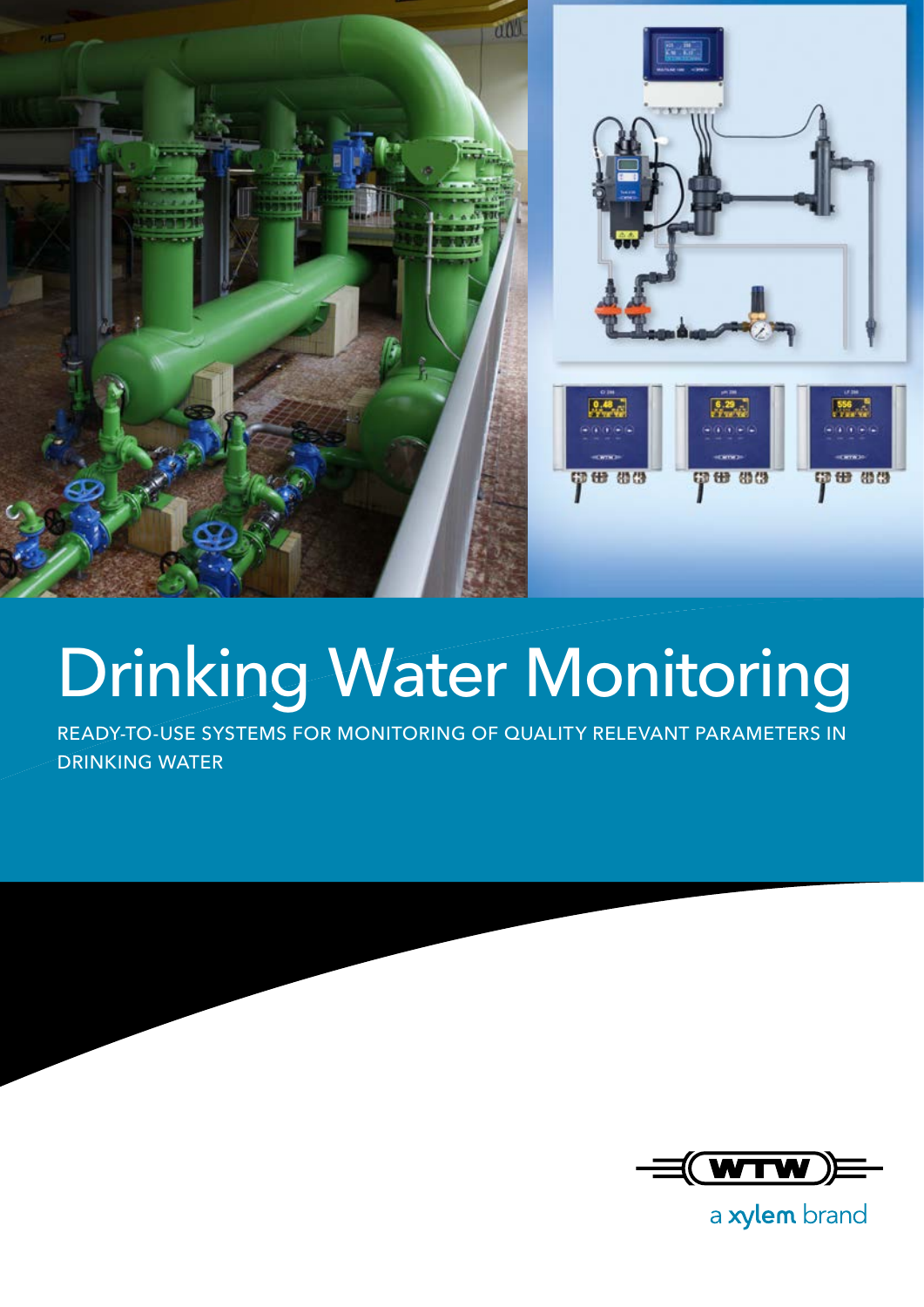# Single-parameter - Systems

'n

#### **Single-parameter Systems**

- Single-parameter systems for measurement of pH/ORP, D.O., conductivity, free and total chlorine
- Convenient pre-mounted panel for quick installation (chlorine only)
- Low cost of ownership with no reagent consumption
- Accuracy through integrated PID control function

#### Transmitter

• Integrated data logger

- 2 current outputs, 2 relays, Modbus
- Stable aluminium housing

Electrode with flow-through armature

• Specially designed flow-through vessel for each parameter guarantees reliable measurement results

Flow control monitoring (optional) -

- Continuous flow monitoring
- Flow is shown on the display and can be transmitted via Modbus

Dosing valve

• Flow adjustment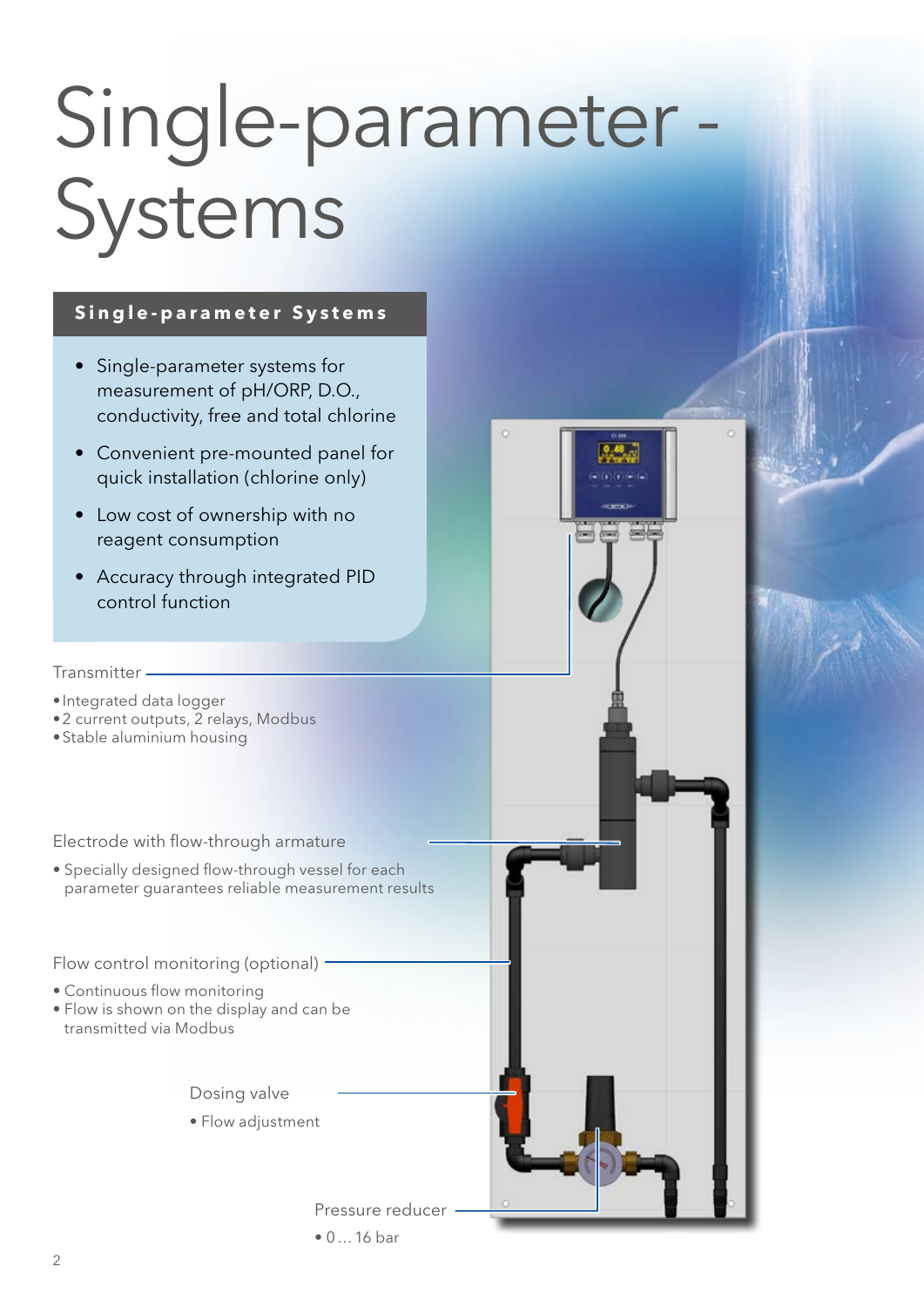

#### **pH 298**

Analog transmitter to directly connect analog pH/ORP electrodes

- Available as NTC- or PT1000- or Pt100-version
- With integrated PID control function
- For specific drinking water electrodes SenTix® ML 70 (ORP)



#### **LF 298**

Analog transmitter to directly connect analog conductivity sensors

- Available as NTC- or Pt1000-version
- Numerous measuring ranges (0 ... 500 mS/cm)
- For drinking water sensor LR ML



#### **Oxi 298**

Analog transmitter to directly connect analog oxygen sensors

- Available as NTC- or Pt1000-version
- Wide measuring range (0 ... 20 mg/l)
- For drinking water sensor Oxi ML 41



#### **Cl298**

Analog transmitter to directly connect analog chlorine electrodes

- For free and total chlorine
- No reagent consumption
- For drinking water electrodes FMCL and TCML

| <b>Further applications</b>                  |    |                |             |  |  |
|----------------------------------------------|----|----------------|-------------|--|--|
| <b>Application</b>                           | pH | O <sub>2</sub> | <b>Cond</b> |  |  |
| Research & Development<br>(technical center) |    |                |             |  |  |
| Electroplating                               |    |                |             |  |  |
| Pure & Ultrapure Water                       |    |                |             |  |  |
| Textile production & Dyeing<br>processes     |    |                |             |  |  |
| Paper & Cellulose industry                   |    |                |             |  |  |
| Landfill & Seepage Waters                    |    |                |             |  |  |
| <b>Wastewater Treatment</b>                  |    |                |             |  |  |
| Aquaculture                                  |    |                |             |  |  |
| Swimming Pools & Thermal Baths               |    |                |             |  |  |

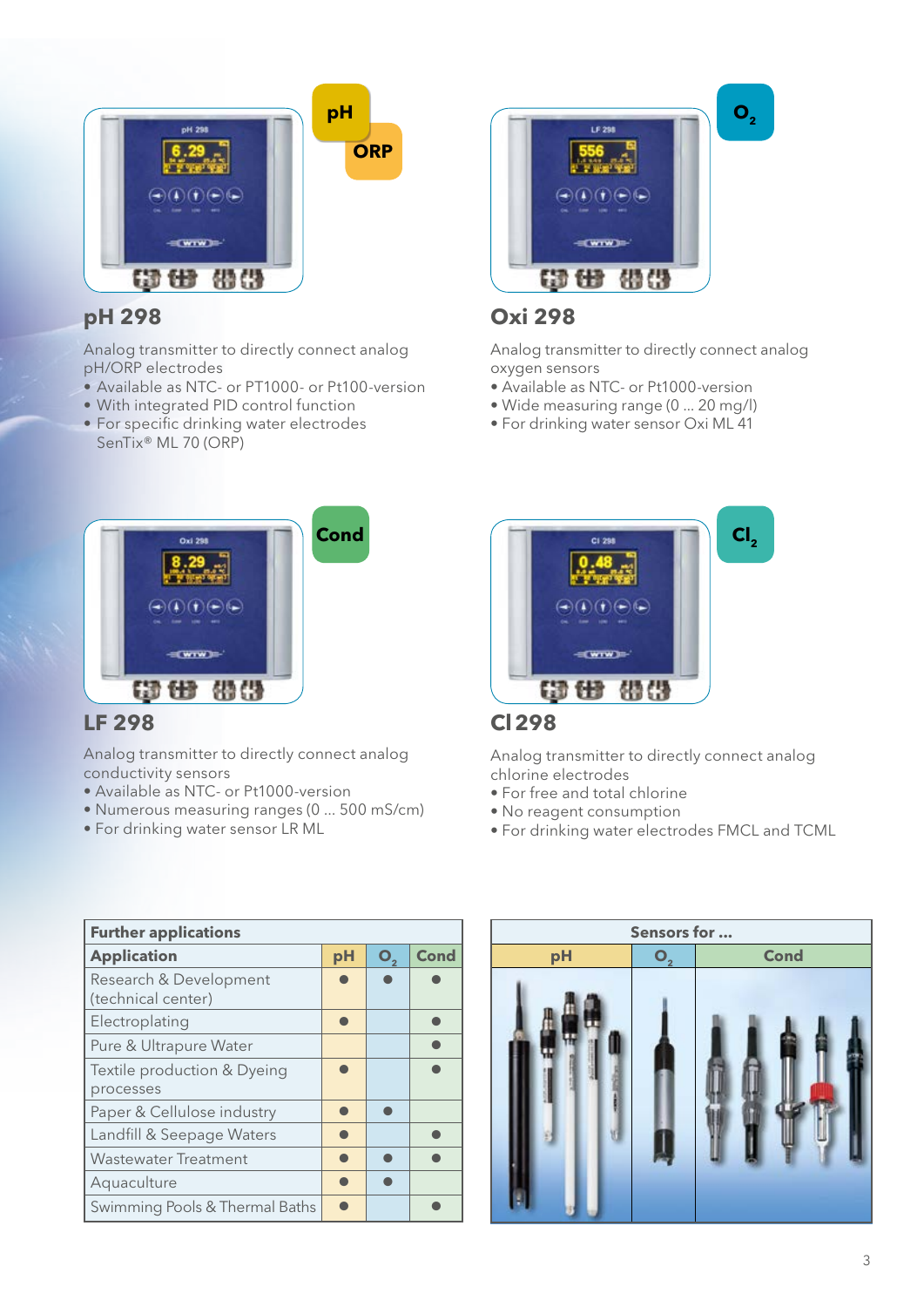# Multi-parameter System

#### **MULTILINE 1000**

- Multi-parameter system for measurement of pH/ORP, D.O. conductivity, turbidity, free and total chlorine
- Intuitive menu navigation
- Excellent cost/performance ratio
- No chemical consumables needed





#### **Constant flow: flow measurement**

The flow measurement is used to control the optimal incident flow for continuous operation.

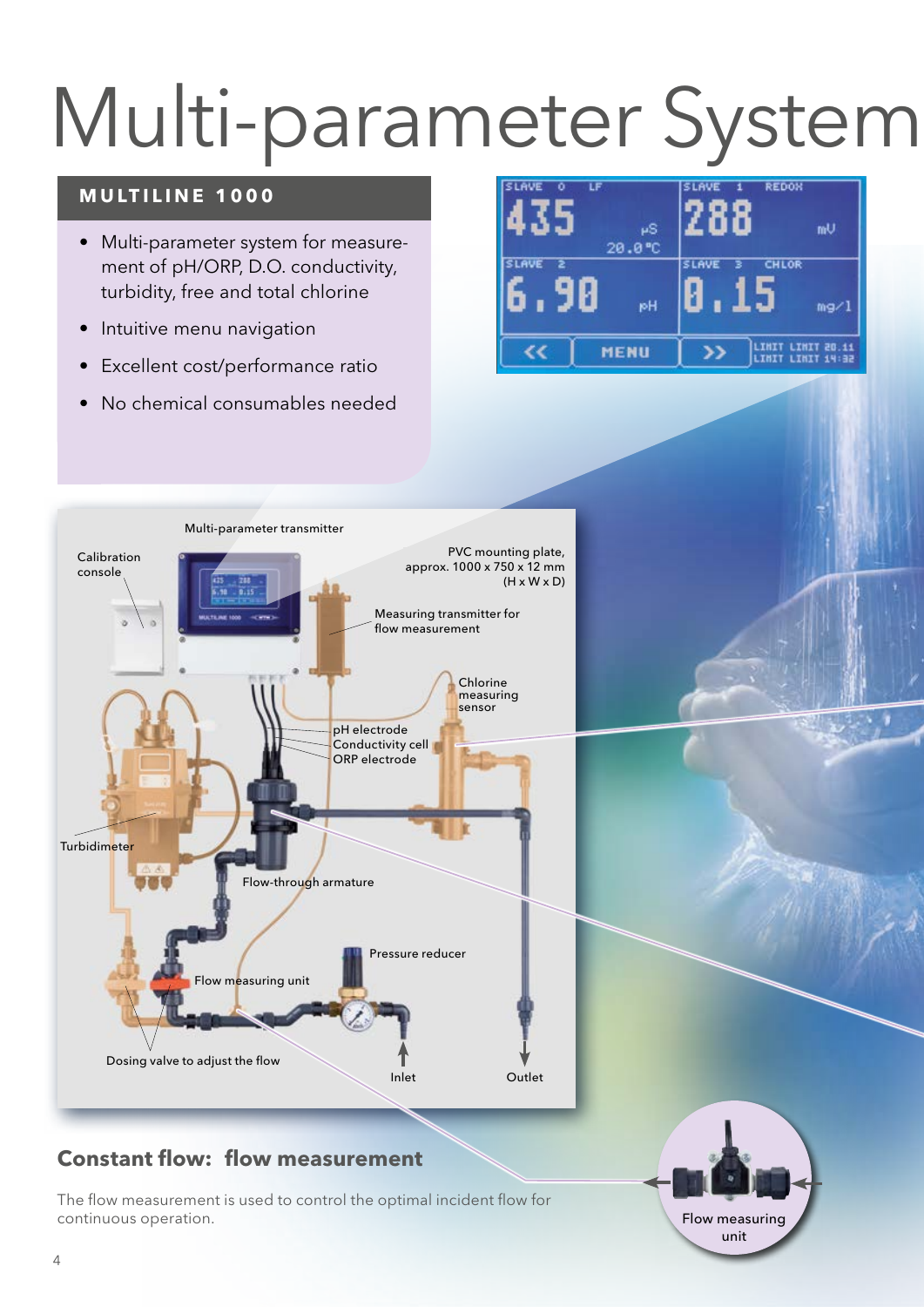#### **Everything at a glance: MULTILINE 1000**

With up to 6 individually configurable measuring channels, the MULTILINE 1000 terminal is a very flexible measuring system for drinking water analysis.

The system is pre-assembled on a wall mounting panel for immediate use. Just connect the power and sample flow – and it's ready to go.

- Digital interface (RS232/RS422/RS485)
- 4 x 0/4…20mA outputs
- 4 x potential-free relays for limit value/alarm function (timer function programmable)
- Metal housing, protection class IP65
- Large backlit display with touch screen

#### **Pre-mounted**

The MULTILINE 1000 is the only complete system to offer convenient measuring and display of up to six parameters with one single terminal. It is very easy to operate thanks to a touchscreen and a intuitive menu. The monitoring system comes premounted on a panel and is ready to use.



Flow-through armature

Electrodes

#### **Correctly dosed: chlorine measurements**



For disinfection monitoring, three amperometric type chlorine electrodes are available.

- **Free chlorine:** The FCML 412 is suitable for measurements with changing pH values (pH 4…9, pH compensation integrated in the sensor)
- **Free chlorine:** The FCML 68 is suitable for measurements with a relatively constant pH value of approximately pH 7\*).
- For **total chlorine,** the TCML is available.
- All measuring cells are supplied with the D-Cl flow-through armature.
- \*) If the pH value is measured simultaneously, the measured value can be pH-compensated via the MULTILINE 1000.



#### **High precision measurement: pH, Cond, ORP**

The flow-through armature has three slots for 13.5 screw threads. Integrated in the screw coupling, all three built-in sensors can be removed together and thus be rapidly and easily calibrated or serviced with the aid of the calibration console.

- • **SenTix® ML70 combination electrode** pH combination electrode optimized for drinking water, with gel electrolyte and S7 plug connector
- **LR ML conductivity cell** Very robust synthetic two electrode cell with a large measuring range of 0.1 to 20 mS
- **SenTix® ML ORP combination electrode** ORP combination electrode for exact ORP measurement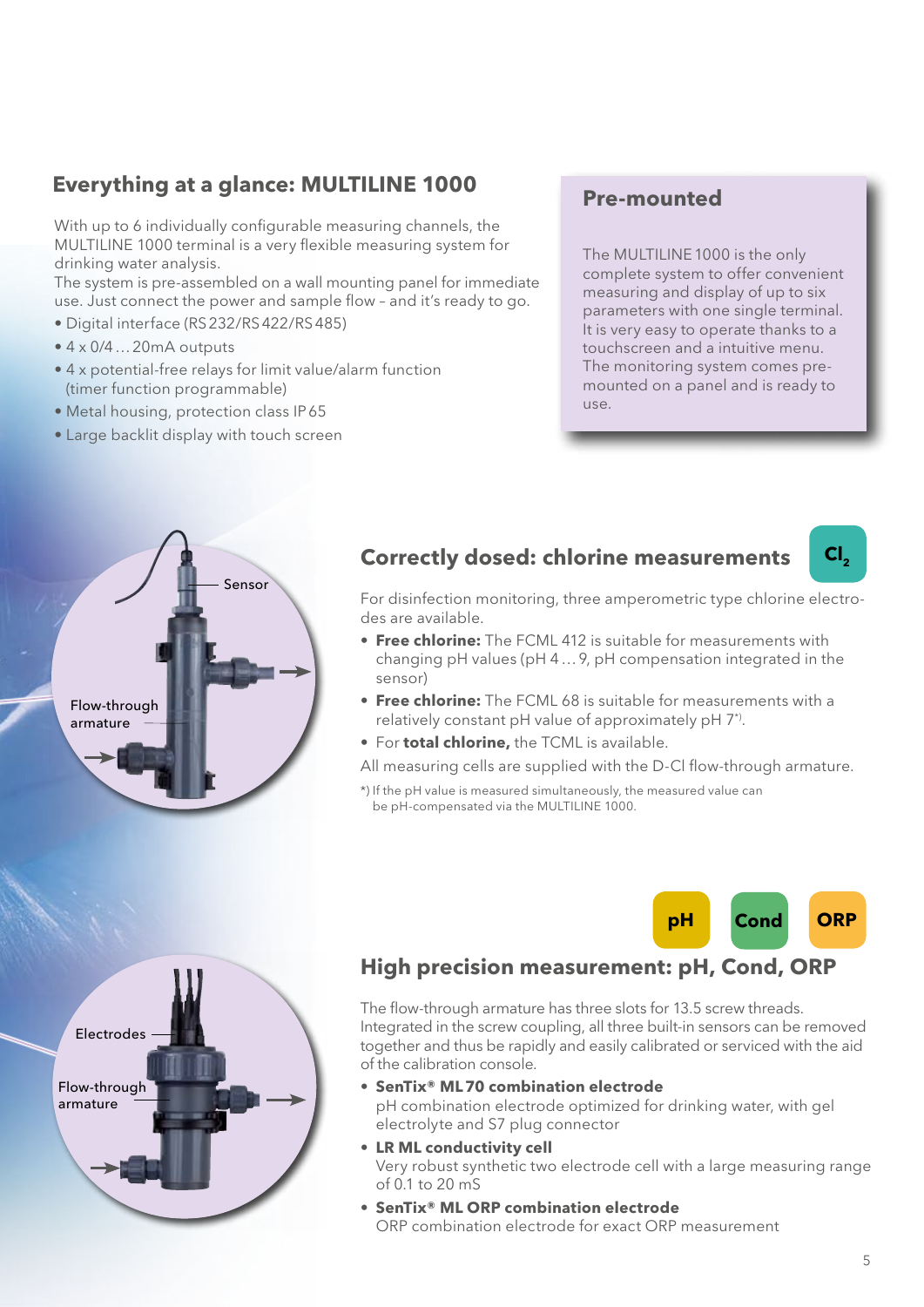## Turbidity Measurement

#### **Turb 2000 – Turb 2120**

- Simple calibration
- Integrated bubble trap
- Ultrasonic cleaning of cuvette

The nephelometric measurement is offered with or without ultrasonic cleaning of the flow-through cuvette.

The user can also select between infrared light measurement according to DIN 7027 and white light measurement according to US EPA 180.1.



| <b>Technical Data Turb 2000</b> |                                                                                                                             |  |  |
|---------------------------------|-----------------------------------------------------------------------------------------------------------------------------|--|--|
| Measuring range                 | $01000$ NTU (Turb 2110: $010$ NTU)                                                                                          |  |  |
| Resolution                      | selectable up to 0.0001                                                                                                     |  |  |
| Accuracy                        | $\pm$ 2% of the measured value or $\pm$ 0.02 NTU below 40 NTU (the higher value),<br>±5% of the measured value above 40 NTU |  |  |
| Outputs                         | RS 485 or 420 mA                                                                                                            |  |  |
| Power supply                    | 100240 VAC, 4763 Hz                                                                                                         |  |  |

### Analyzer for Free and Total Chlorine

#### **Chlorine 3000**

- Low consumption of reagents
- 30 days maintenance-free operation
- Excellent cost/performance ratio

The analyzer operates photometrical with the DPD method according to US EPA.

The reagents are supplied in dry state. For an operation of 30 days it is only necessary to fill them up with water.



| <b>Technical Data Chlorine 3000</b> |                                                        |  |  |
|-------------------------------------|--------------------------------------------------------|--|--|
| Measuring range                     | $010$ mg/l                                             |  |  |
| Resolution                          | $0.01 \,\mathrm{mg/l}$                                 |  |  |
| Accuracy                            | $\pm 0.03$ mg/l or 5% (up to 6 mg/l; the higher value) |  |  |
| Outputs                             | RS 485 and 420 mA                                      |  |  |
| Power supply                        | 100240 VAC, 4763 Hz                                    |  |  |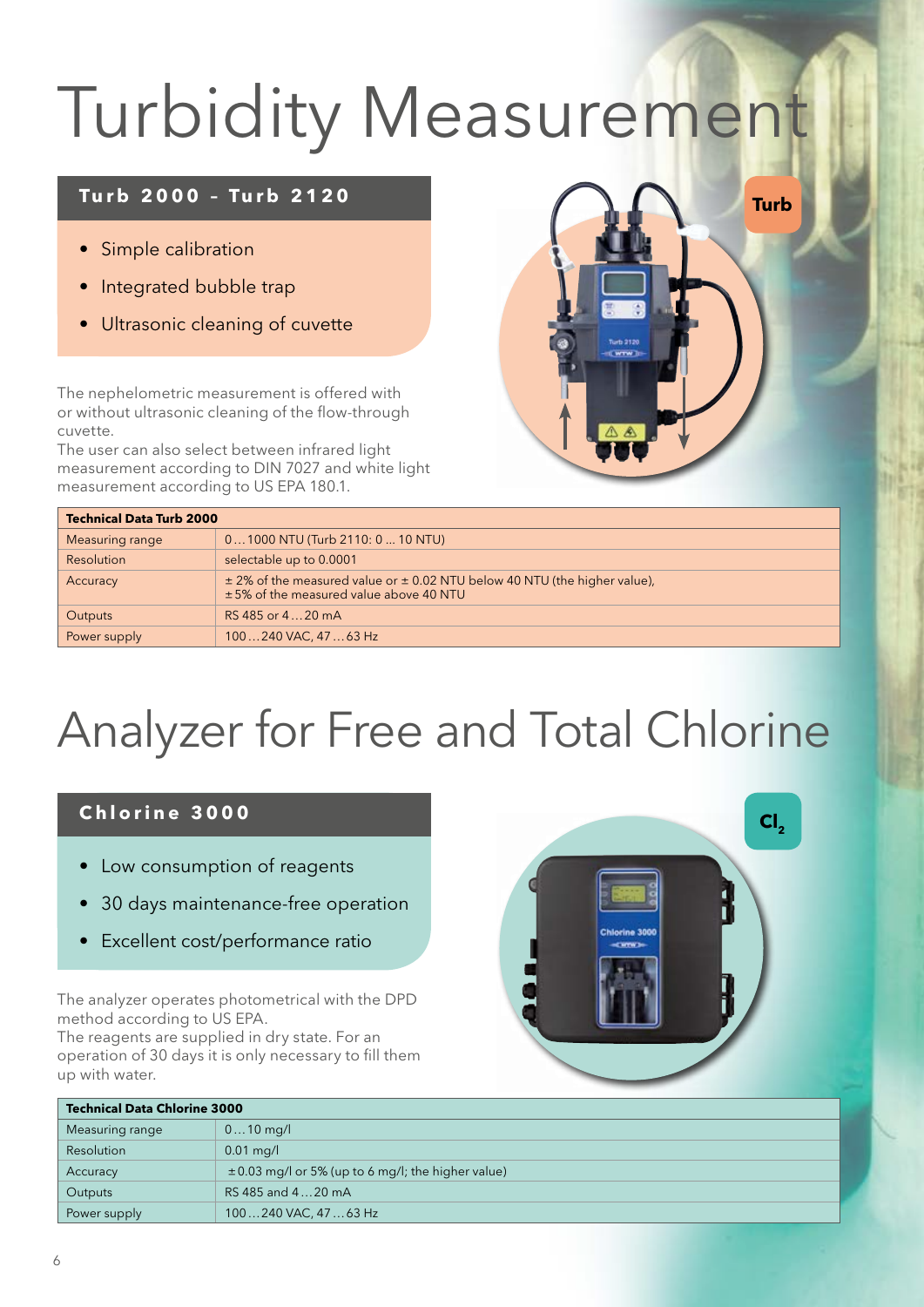### Technical Data

| Single-parameter system - panel (chlorine only)                                             | Pre-assembled multi-parameter panel                                                         |
|---------------------------------------------------------------------------------------------|---------------------------------------------------------------------------------------------|
| approx. 1100 x 350 x 13 mm                                                                  | approx.1000 x 750 x 13 mm                                                                   |
| operation $0^{\circ}$ C  + 40 °C, storage $0^{\circ}$ C  + 40 °C                            | operation $0^{\circ}$ C  + 40 °C, storage $0^{\circ}$ C  + 40 °C                            |
| before dosing valve (inlet): 0  10 bar,<br>after dosing valve 0  6 bar, according to sensor | before dosing valve (inlet): 0  10 bar,<br>after dosing valve 0  6 bar, according to sensor |
| flow-through measurement (optional),<br>minimum $\overline{30}$ I/h (0.5 I/min)             | flow-through measurement (optional),<br>minimum 30 l/h (0.5 l/min)                          |
| fixed pipe joint (DN10), pressureless.                                                      | gravity flow to spout, $\varnothing$ 40 mm PVC pipe                                         |
|                                                                                             |                                                                                             |

| Analog transmitters (pH 298, Oxi 298, LF 298, Cl 298) |                                                                                                    |                              |                                              |                                           |
|-------------------------------------------------------|----------------------------------------------------------------------------------------------------|------------------------------|----------------------------------------------|-------------------------------------------|
| Model, Parameter                                      | pH 298 (pH/ORP)                                                                                    | Oxi 298 (D.O.)               | LF 298 (Conductivity)                        | CI 298 (Chlorine, electro-<br>chemically) |
| Measuring range                                       | $-216$ pH<br>$-2000+2000$ mV                                                                       | $020$ mg/l<br>$0200\%$       | $0500$ mS/cm, different<br>ranges can be set | $0 2$ mg/l                                |
| Temperature<br>measurement <sup>*</sup>               | $-10130 °C$<br>NTC or Pt1000 or Pt100                                                              | $-10130 °C$<br>NTC or Pt1000 | $-10$ 130 °C<br>NTC or Pt1000                | $-10130 °C$<br>Pt1000                     |
| Temperature compen-<br>sation                         | automatically via temperature measurement of the sensor or manual input                            |                              |                                              |                                           |
| Relay outputs                                         | 2 x changeover contact, max. 250 VAC / 5 A                                                         |                              |                                              |                                           |
| Analog outputs                                        | $2 \times 0(4) \dots 20$ mA                                                                        |                              |                                              |                                           |
| Digital interface                                     | Modbus / RS485                                                                                     |                              |                                              |                                           |
| Display                                               | OLED (128 x 64 pixel)                                                                              |                              |                                              |                                           |
| Data logger                                           | Integrated with real-time clock for 4000 records                                                   |                              |                                              |                                           |
| Ambient temperature                                   | $-1055$ °C                                                                                         |                              |                                              |                                           |
| Dimensions, housing,<br>weight                        | $160 \times 130 \times 70$ mm (W $\times$ H $\times$ D), aluminium housing for wall mounting, 2 kg |                              |                                              |                                           |
| Warranty                                              | 2 years                                                                                            |                              |                                              |                                           |
| Protection class                                      | <b>IP 65</b>                                                                                       |                              |                                              |                                           |

| Multi-parameter transmitter MULTILINE 1000                                                                                                                         |                                                                                                    |                                                   |                                                                    |                                    |  |
|--------------------------------------------------------------------------------------------------------------------------------------------------------------------|----------------------------------------------------------------------------------------------------|---------------------------------------------------|--------------------------------------------------------------------|------------------------------------|--|
| Parameter                                                                                                                                                          | pH/ORP                                                                                             | D.O.                                              | Conductivity                                                       | Chlorine                           |  |
| Measuring range                                                                                                                                                    | 0.0014.00pH<br>$-2000+2000$ mV                                                                     | $0.0020.00$ mg/l /<br>$0.0200.0\%$ O <sub>2</sub> | $0100$ mS/cm,<br>automatic range<br>selection, adjustable          | $0.002.00$ mg/l                    |  |
| Resolution                                                                                                                                                         | 0.01                                                                                               | $0.01$ mg/l / $0.1\%$                             | depending on range<br>$0.1 \mu$ S/cm  0.1 mS/cm                    | $0.01$ mg/l                        |  |
| Temperature<br>measurement <sup>*</sup>                                                                                                                            | additional TFK 5000<br>(Pt1000), -10 +100 °C                                                       | integrated (Pt 1000),<br>$0+80 °C$                | integrated (Pt 1000),<br>$-5+80 °C$                                | integrated (Pt 1000),<br>$0+45$ °C |  |
| Temperature<br>compensation                                                                                                                                        | automatic via connected<br>temperature sensor or<br>by manual input                                | automatic                                         | linear with adjustable<br>temperature coefficient or<br>non-linear | automatic, integrated in<br>sensor |  |
| Contact outputs                                                                                                                                                    | 4 programmable relays (threshold, hysteresis), 250V, switching current 5A, Ohm resistive load 150W |                                                   |                                                                    |                                    |  |
| 4 programmable current outputs, 0/420mA, galvanically separated, recorder range and recorder<br>Analog outputs<br>adjustable via software, optional PID controller |                                                                                                    |                                                   |                                                                    |                                    |  |
| Digital interface                                                                                                                                                  | RS485/232 or 422 (Modbus)                                                                          |                                                   |                                                                    |                                    |  |
| transmitter only: operation -10 +55 °C (-13 +131 °F), storage -25 +65 °C (-13 +149 °F)<br>Temperature range                                                        |                                                                                                    |                                                   |                                                                    |                                    |  |
| Protection class                                                                                                                                                   | IP 65                                                                                              |                                                   |                                                                    |                                    |  |
| Dimensions, weights                                                                                                                                                | transmitter only: $139 \times 240 \times 125$ mm, approx. 1.5 kg                                   |                                                   |                                                                    |                                    |  |
| Warranty                                                                                                                                                           | 2 years                                                                                            |                                                   |                                                                    |                                    |  |

\*) Please note: Tolerated sensor operation temperature may vary significantly.